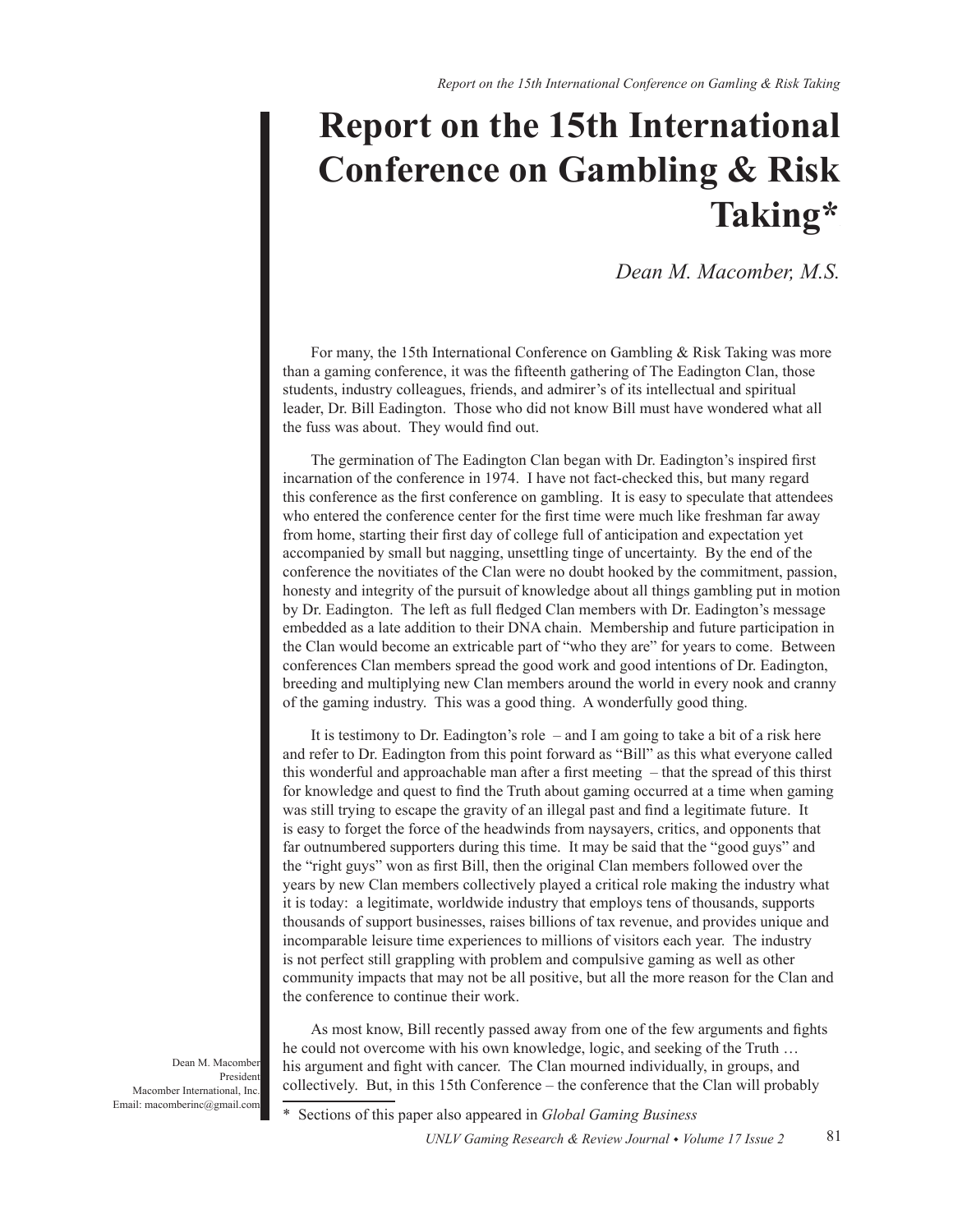always refer to as "Bill's Conference" – Bill was remembered with the reverence he deserved and he was loved and celebrated out loud.

Eugene Christiansen, a close friend and industry colleague of Bill's spoke about Bill's "ecumenical approach" to the gaming industry referring not to a religion or religious exercise but in the context of his general, unconstrained, academic, and worldwide approach to the subject versus the majority at the time who were single mindedly focusing on the industry's criminal history and need to rid it of those remnants. In Dr. Bernhard's closing remarks at the end of the conference he quoted Henry Lesieur, founding editor, Journal of Gambling Studies, who said that (paraphrased) "Bill formed an invisible college" an exquisite reference to Bill's ability to cast his influence via these conference iterations, the famous and unparalleled Executive Development Program, and the thousands of formal and informal, individual and group efforts all led by Bill that made the gaming industry better by seeking and finding the Truth.

Mrs. (Margaret) Eadington was in attendance with their two children, Michael and Diana. Bravely in my view but probably not so from hers, at the conference dinner she would tell us more about Bill, her husband, our leader. Bill the Academic was clearly equally adept at being Bill the Husband, Bill the Father, and Bill the Guy-Who-Likedto-Party and Have Fun. The pictures from when they met in grade school, to their friendship in high school, to marriage after college, to their Volkswagen blue "bug" as it affectionately was called in those days was a slice of Norman Rockwell Americana, the way friendship, romance, and family should be. I believe almost everyone in the room made a faux move to cover up their need to wipe a tear from their eyes, me more than once. Mrs. Eadington opened her life to us making a man we admired vocationally now a man to be admired in seeming every other aspect of life. Bill was, indeed, a Great Man.

At the risk of over-using a quote but one I still find poignant, "... they say you die twice. One time when you stop breathing and a second time, a bit later on, when somebody says your name for the last time." By this measure, within the gaming industry at least, Bill will live to a well deserved Forever.

#### **To the Conference:**

This is a large conference. Historically hosted by University of Nevada, Reno, this was the first year where the University of Nevada Reno through its Institute for the Study of Gambling and Commercial Gaming and University of Nevada, Las Vegas through its International Gaming Institute at its William F. Harrah College of Hotel Administration co-hosted.

Bill led the 15th Conferences as he had for the previous fourteen until his passing whereupon the his co-chairs for this Conference Dr. Bo Bernhard and Dr. David Schwartz took over.

It took place from May 27th through May 31st fittingly at Caesars Palace one of the lasting grand dames of the palaces and icons along the Las Vegas Strip. Sponsors included Caesars Entertainment, IGT, Macao Polytechnic Institute, MGM Resorts International, Paragon Gaming, Las Vegas Sands Corporation, Association of Gaming Manufacturers, SHFL Entertainment, Bally Technologies, Casino del So, and GEOCOMPLY. The sponsor list is both interesting for who participated as much as those who did not, at best a sign of the industry's struggle to still deal with the lingering effects of the Financial Crisis but on the negative side of the equation a demonstration of the struggle still taking place for academia and the search for the Truth within a commercial industry. Bill's work is not done.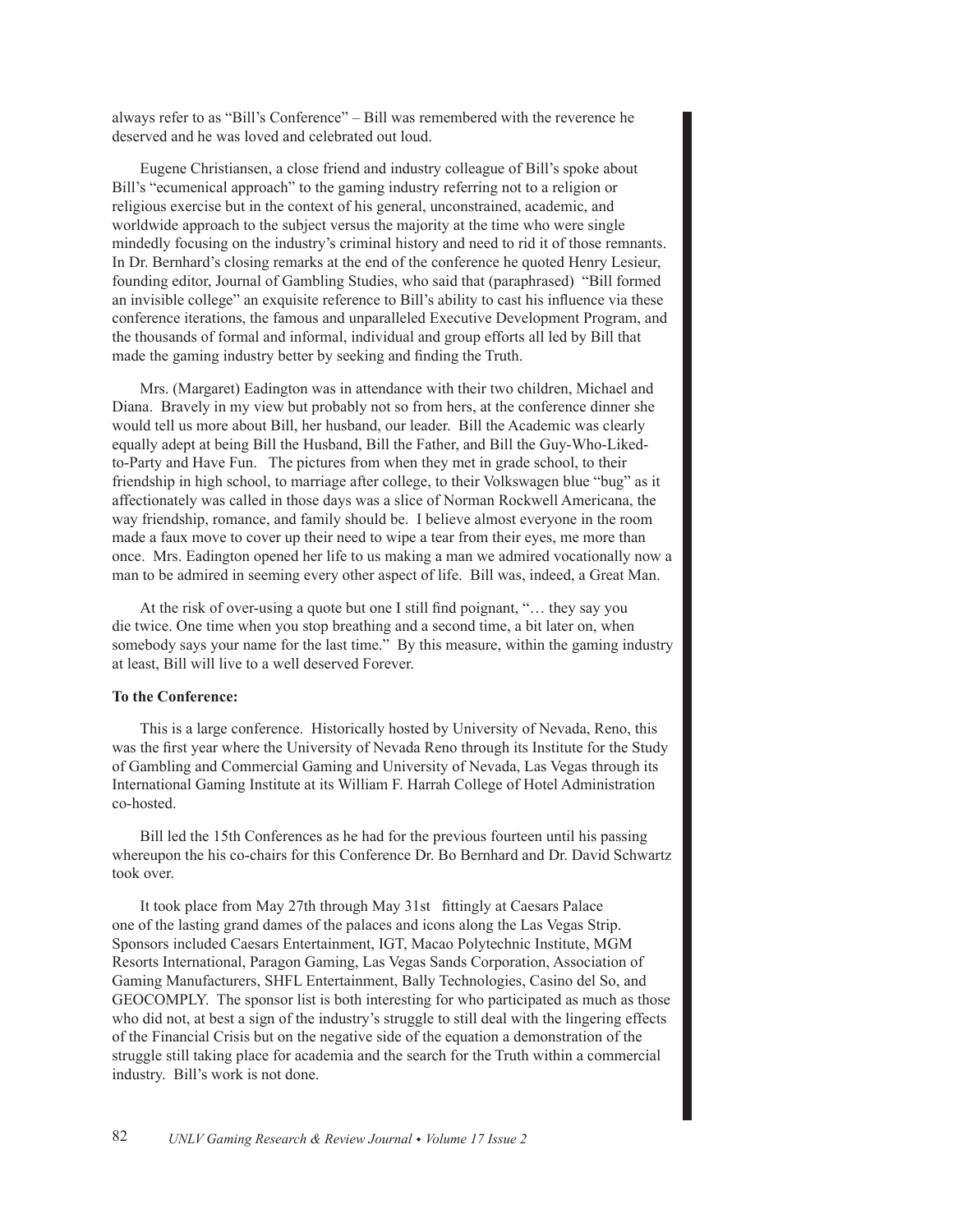Depending upon how you count the 90-minute sessions of multiple presenters or panel discussions, special sessions, keynote addresses, a mock trial, and, 'poster sessions' there were some 82 'sessions' and remarkably some 225 topics presented and discussed. The number of authors on a given topic is a multiple of this number, easily an average of two authors or more per topic. So, think about the collective 'thought time' and work that was expended thinking about the topic, debating the issues, and finally putting their findings into writing. Add travel time from places as far away as Africa, Asia, Europe, Latin America, and just about every other point on the planet and the amount of time, effort, and thought spent to further the Truth about gambling is borderline staggering. The direct and indirect benefits of this thought is equally staggering not to mention new studies that were certainly catalyzed by all of this activity. Kudos to Bill and all of the Conference co-chairs, assistants, staff, and sponsors not to forget to mention the support staff of Caesars Palace who were marvelous (I can particularly recommend the oatmeal raisin cookies, particularly toward the end of the day!).

This is an academic slanted conference and the topics leaned toward such issues as social impact, problem and compulsive gaming, and mathematics/quantitative analyses. The commercial side was also represented, however, reviewing success drivers of various venues, the art and science of feasibility studies and forecasting demand, employee issues, I-gaming, cost-benefit, risk-reward, legal issues, and the like.

In the social impact and problem and compulsive gaming sessions there is a lot of use of the word "longitudinal," associated with studies a word not in my day-today vocabulary which explains, I guess, why I am not an academic. By the way, per Wikipedia one definition of longitudinal study is: "A longitudinal study is a correlational research study that involves repeated observations of the same variables over long periods of time - often many decades." If you were not an academic before, now you are.

Some view of the breadth of the subjects discussed may be gleaned from a pick of the topic titles below:

- "A Longitudinal Study of Electronic Machine Gamblers in Alberta"
- "Gambling Regulations in Africa: Lessons and Challenges"
- "Rational Bubbles"
- "Gambling in the Correctional System in Ontario"
- "Casino Games and the Central Limit Theorem"
- "Baccarat Edge Sorting: A Further Look"
- "The MIT Card Counting Team: Reflections 15 years later"

"Betting Market Efficiency Implications of Different Structures: Bookmakers Versus Exchanges"

"The Indirect Contribution of Non-gaming Amenities to Casino Gaming Performance"

'The Ant and the Grasshopper: Western Casino Operators in Macau and Singapore'

"Is That a Slot Machine in Your Pocket? A Summary and Analysis of New Gaming Spaces"

"Bricks and Mortar and I-gaming: Who Wins?"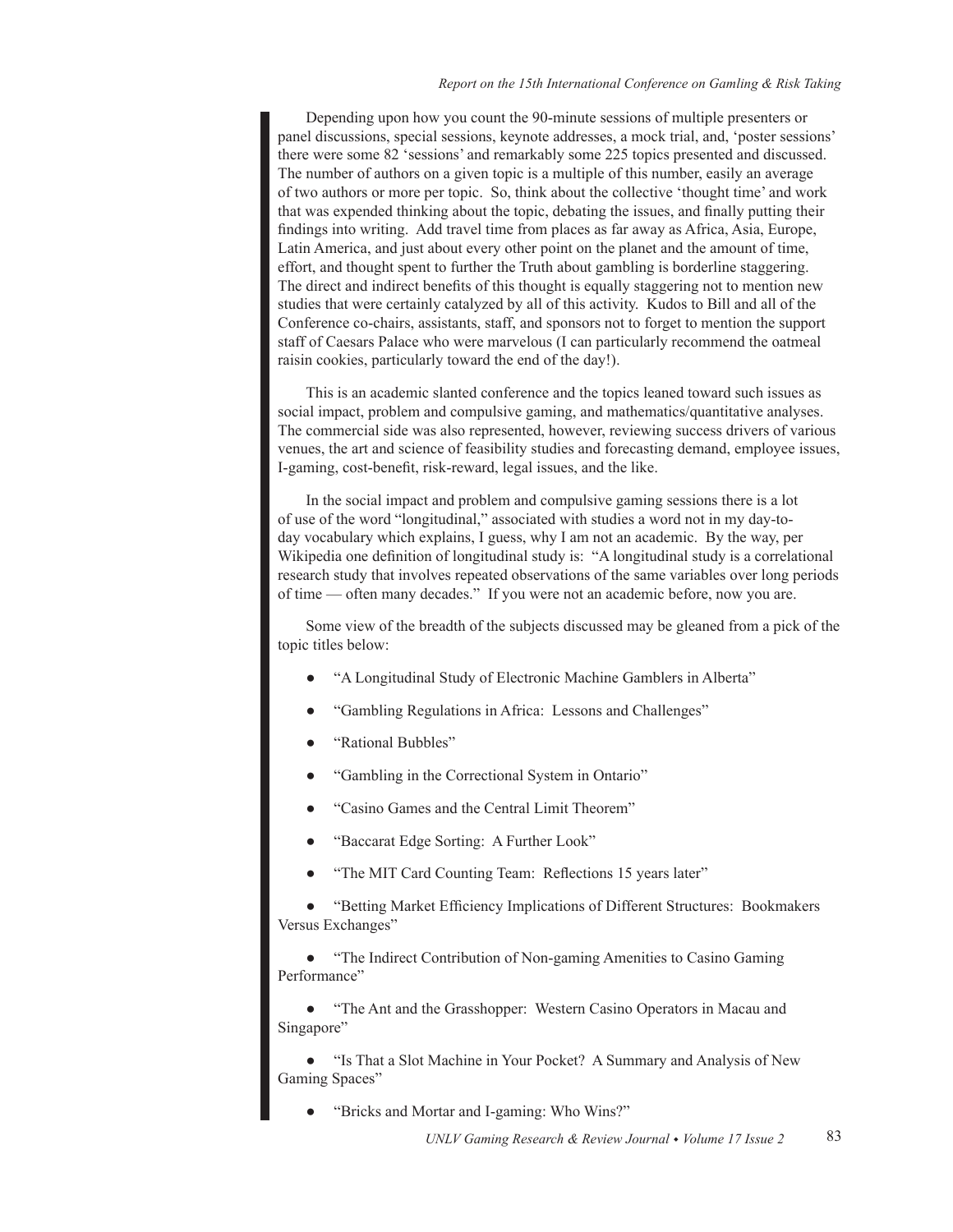I admit to being guilty of focusing on the commercial side of the gaming presentations, partially because my time was conflicted with having to meet a deadline to draft and send a consulting proposal to an unforgiving potential client and the fact that I was fighting (and loosing) a battle with a cold which motivationally made the early morning sessions more difficult than normal to attend. Even so, below are some excerpts and take-aways from the sessions I personally attended.

Please note I did not tape record the sessions below and so there may be errors driven by ineffective or inaccurate note taking. Presenters should be contacted before quoting anything said below to ensure accuracy.

# **THE EADINGTON PAPERS: RESEARCH IMPACTS ON GAMING BUSINESS**

## **Eugene Christiansen. Christiansen Capital Advisors.**

Eugene Christiansen take-aways (selective not exhaustive):

• When world at large was focusing on mob control in Las Vegas, Bill set a different agenda: seeking the unfettered Truth about the direct, indirect, and induced impact of gaming from any and all perspectives. Bill welcomed all opinions, pro or con.

- Bill's direct impact:
	- $\circ$  Quality of Management

■ Bill's conferences, papers, and teaching in the classroom created the appetite for graduate, MBA-type subjects to be approached, discussed, and resolved.

■ Bill attracted those who would become industry leaders: Andrew MacDonald, Mark Lipparelli, Richard Sheutz, and hundreds more.

o Bill was a mathematician and furthered the understanding of the gaming industry through quantitative methods via his own personal involvement and his "come one, come all" approach to having everyone participate in the discourse, from card counters to academics, to regulators, to owner-operators.

o Bill also dealt with the economics of betting markets allowing governments who issue licenses and the licensees who operate them to both be more efficient.

• Bill's indirect impact:

o Bill "un-demonized" and dispelled the fear of gambling thereby allowing rational talk and better results for all and every stakeholder.

o Eugene: "Bill was sort of a one-man Wikipedia on gaming."

• Bill's induced impact:

o Bill brought "light" to problem and compulsive gambling in a legitimate, unemotional manner that allowed real progress not just rhetoric.

Andrew MacDonald Comments (selective not exhaustive):

• Early in his career, Andrew chose to forego a bonus and ask his Australian employer to pay for and send him to Bill's Executive Development Program instead. Per Andrew: "It was a career changer ... subjects introduced and the people he met." Andrew is now Chief Casino Officer for Las Vegas Sands, arguably the largest casino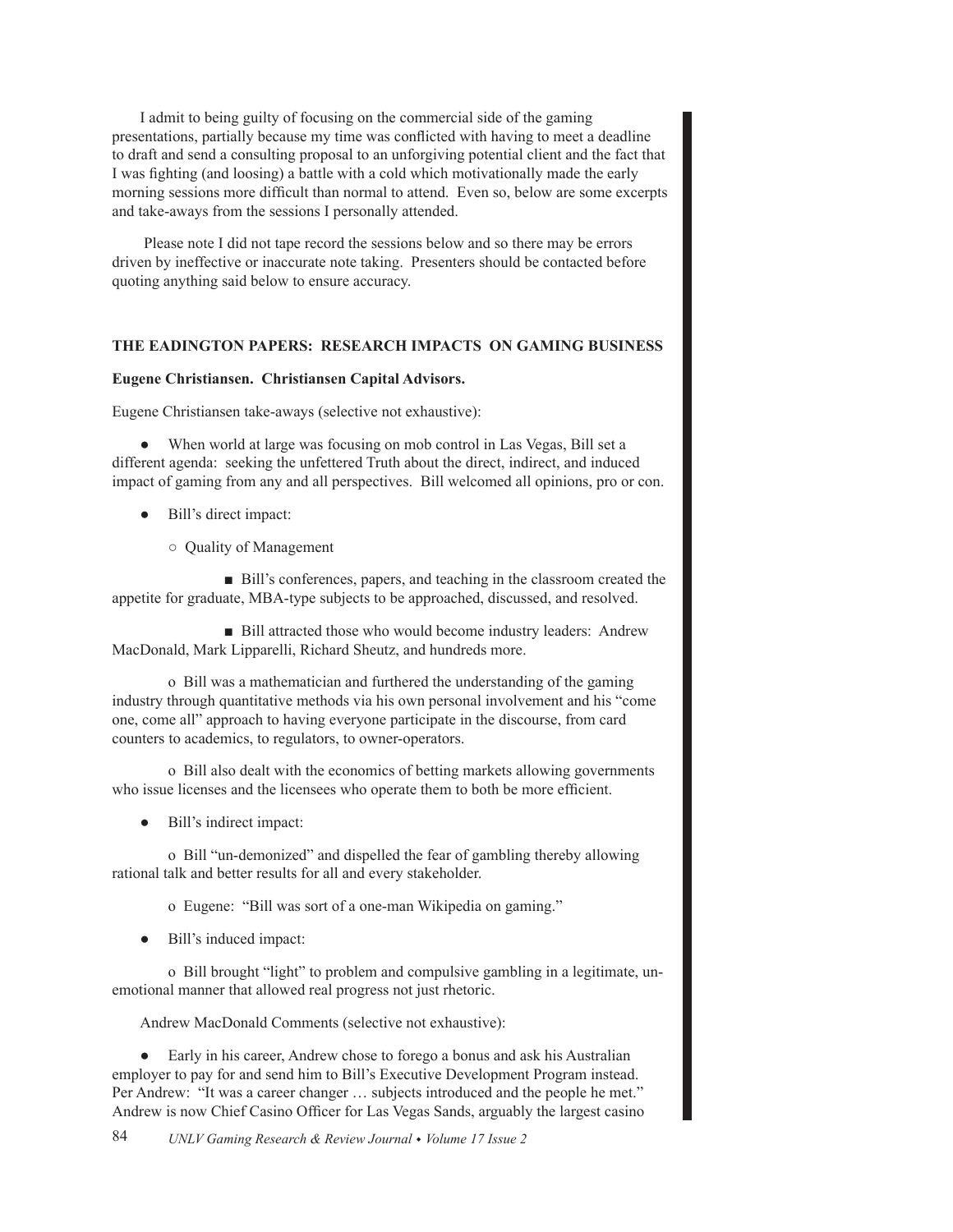operator on the planet.

Bill opened Andrew's mind to so many aspects of the business ... not just one but the entire depth and breath of gaming and gambling.

Andrew co-chaired the Executive Development Program with Bill for many years. He pointed out that over 1000 have attended the Executive Development Program.

Bo Bernhard Comments (selective not exhaustive):

Bill gave us "the Village" the industry needed to support its growth to what is now a big, broad, and complex industry.

• Bill's legacy will live on through this Conference and the Executive Development Program.

# **THE FUTURE OF MACAU'S GAMBLING INDUSTRY: A SCENARIO ANALYSIS**

#### **Zeng Zhonglu (Lawrence), Ph.D.**

For the 27 years from 1987 when the Annual Gross Gaming Revenue for Macau was US\$230 million to 2012 when it was over US\$38 billion, gaming has grown at a compound annual growth rate of 24 percent.

Prior to 2003, Hong Kong was the dominant visitor feeder market for Macau. In 2003 the Peoples Republic of China (mainland China) surpassed Hong Kong and this trend has continued.

• High Growth Scenario Justifications, i.e., growth of 10 percent or more from this point forward:

o Macau has penetrated only a small part of the Peoples Republic of China.

o Moreover, disposable income for urban residents grew at a 9.2% compound annual growth rate from 2003 to 2011.

o And, the upper end of the market keeps growing, too: i.e., there were 1,020,000 millionaires in the Peoples Republic of China in 2012 experiencing a 6 percent year over year growth rate.

o Guangdong Province, the province adjacent to Macau, represents 45 percent of total vis itation from the Peoples Republic of China. Visitation from the less penetrated other provinces has increased steadily.

o If China's economy continues to increase, so will consumer power and patronage of casinos.

Low Growth Scenario Justifications, i.e., growth of 10 percent or less

o The population growth in the Peoples Republic of China is expected to be greatest among 18 to 25 year olds and, historically, this age group has the lowest propensity to gamble.

o Citizens of the Peoples Republic of China are becoming more educated and, here again, those with more education typically gamble less.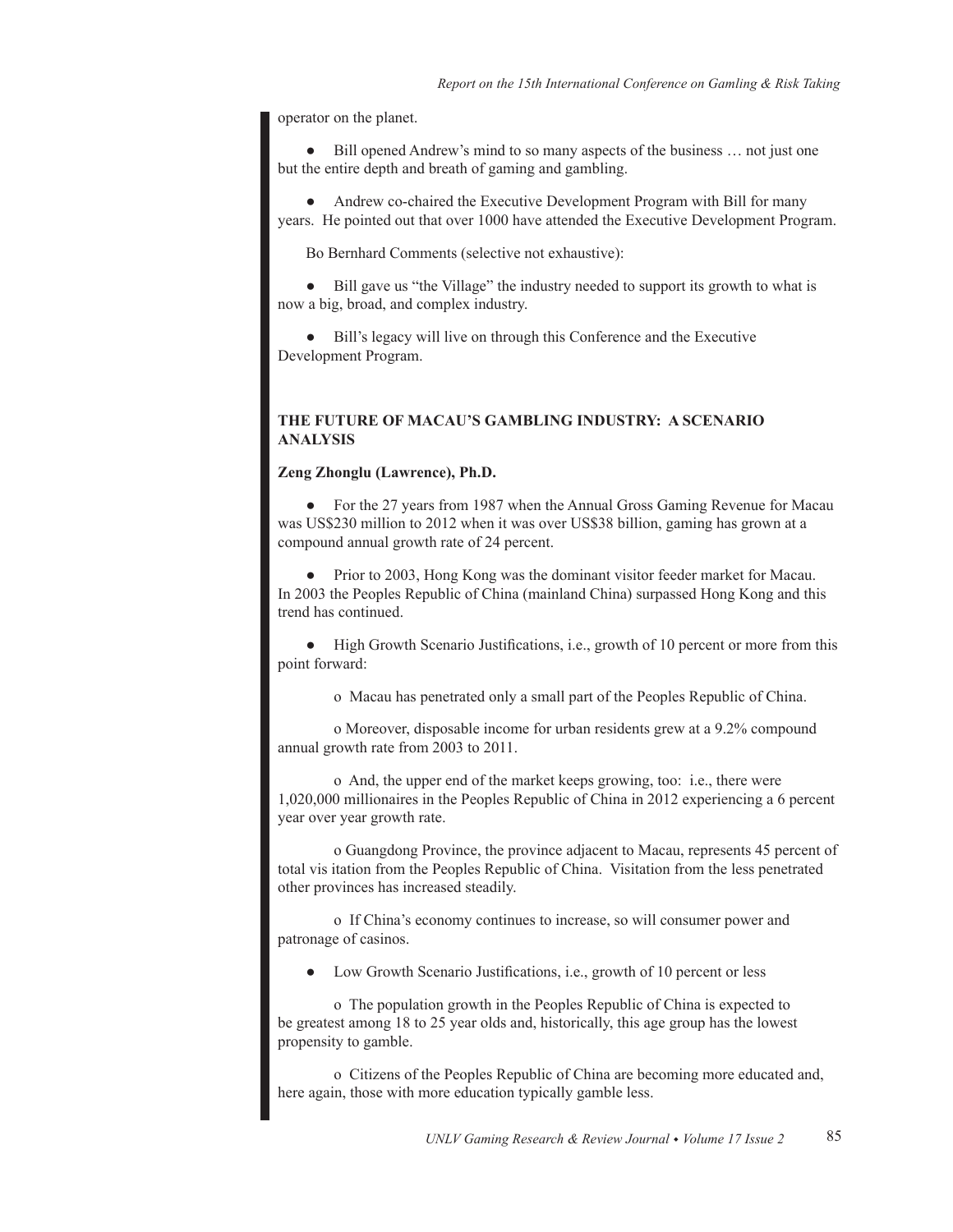o There is an Adaption Theory that essentially says people adjust dynamically to a changing environment, i.e., after the surge and many in the Peoples Republic of China have tried gambling the novelty may wear off, they may realize they cannot afford it, there may be increased competition, and/or other factors may cause them to reduce their gaming trips and budgets.

# **LICENSING GAMING JUNKET PROMOTERS: THE DILEMMA OF MACAU REGULATORS**

## **Changbin Wang, Macao Polytechnic Institute**

• Licensing of the those involved in junkets and VIP rooms in Macau varies

o For a Junket Promoter license the Macau regulators may review one or more of the following: employment history, criminal record, applications for licenses outside of Macau, law suits, financial history, and other pieces of information but there are no set standards for granting or denying a license. A license is granted for one year with renewal provisions and can be accompanied by conditions. The licensee requires the licensee to remain suitable and suitability is rechecked every 3 to 6 years. A licensee must sign a contract with a casino wherein the amount and payment of commissions is specified. Over 200 Junket Promoter licenses are currently active in Macau today.

o But, "Cooperators" (the second level of junket operations and who report to the Junket Promoter) need not file for a license. The Cooperator need not submit for a license and only submit a criminal record. However, Junket Promoter licensees must submit a list of Cooperators annually. Licensees may disqualify and eliminate Cooperators. But, Cooperators do most of the legwork associated with obtaining customers. Most Cooperators come from the Peoples Republic of China.

o Conclusion: Because Cooperators do not undergo strict licensing the Macau licensing of junket operations is ineffective.

Macau should:

o License Cooperators but not necessarily reveal their names (since gaming is illegal).

o And, cooperate with neighboring jurisdictions.

# **THE FUTURE OF CASINO CONCESSIONS AND SUBCONCESSIONS IN MACAO**

# **Jorge Godinho, Associate Professor, University of Macau**

Periods of Macau Gaming

o Macau gaming began with the play of Fan-Tan in 1849 and continued through 1861

o Short term concessions were issued from 1849 to 1889. Longer term concession s were issued leading to larger operations from 1889 to 1937.

o The first monopoly went to a company called Tai Heng in 1937 and was retained until 1961.

*UNLV Gaming Research & Review Journal Volume 17 Issue 2*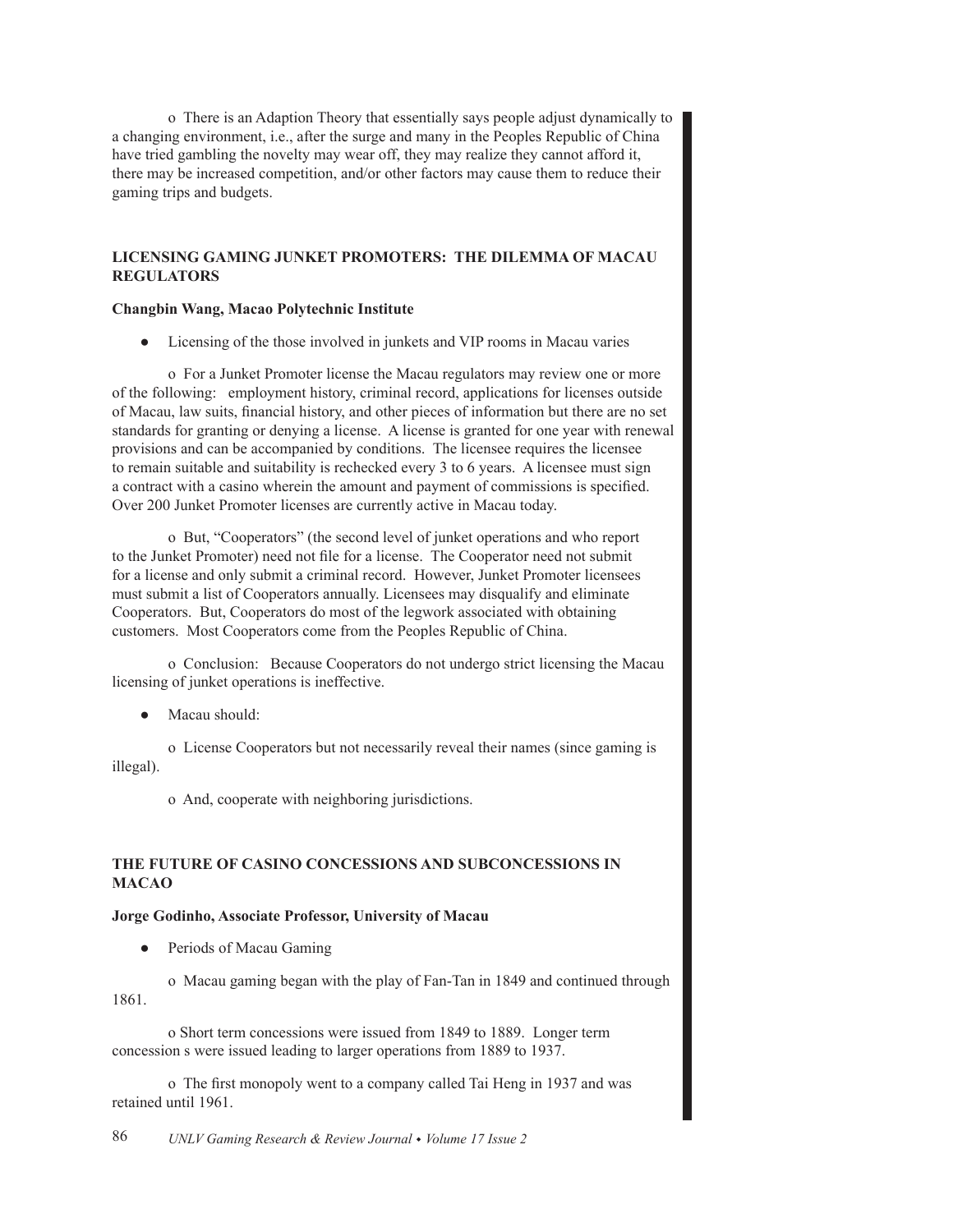o The Sociedade de Turismo e Diversões de Macau, SA ("STDM") monopoly concession lasted from 1962 to 2002.

- **F** STDM was led by the famous and infamous Dr. Stanley Ho.
- $\blacksquare$  The initial years of the monopoly lasted from 1962 to 1976.

■ The 'modern' casino industry in Macau under STDM may be said to have lasted from 1976 to 2001. Taxation began in 1976.

o The break-up of the monopoly and the open bidding for a limited number of casino licenses occurred in 2002 after the handover of Macau back to the Peoples Republic of China.

• Over this period the government never ran casinos, only regulating them and collecting taxes. Private business operated gaming.

• Prior to 1962 only Fan-Tan was allowed but in 1962 six different types of casino games were allowed.

In 2002 three concessions were granted to Sociedade de Jogos de Macau, S.A. ("SJM") (the successor to the former STDM), Wynn Resorts, and a combination Galaxy Entertainment and Las Vegas Sands. They were granted for a period of time. The Tender Committee is supposed to review the concession situation in 20 years.

As a solution to conditions that evolved from the issuance of the first three concessions, three additional sub-concession licenses were issued: Las Vegas Sands (which split away from Galaxy Entertainment), Lawrence Ho/Melco-Crown, Pansy Ho/ MGM.

In addition, 17 Profit Sharing Agreements that already existed prior to 2001 were allowed to continue. In 2007 the practice of allowing Profit Sharing Agreements was frozen.

After 2020/2022 Macau will need to decide whether to continue the current concession and sub-concession model.

o But, almost all of the Cotai Strip land is allocated. Land-fill and designation of other Macau areas could provide space for more casinos. Henggin Island, across from Macau in the Peoples Republic of China could accommodate some uses but much of that land is already committed.

o But, there is a question of whether the Macau infrastructure can support more casinos. Macau could reach 'capacity' by 2020.

o By 2020 Macau could have 40 casinos.

- The issues to be faced in 2020 are, to name a few:
	- o Should the current concessions and sub-concessions be renewed?
	- o Should the high tax rate be changed?
	- o Should more concessions / sub-concessions be issued?
	- o Will the infrastructure be able to keep up with casino policy decisions?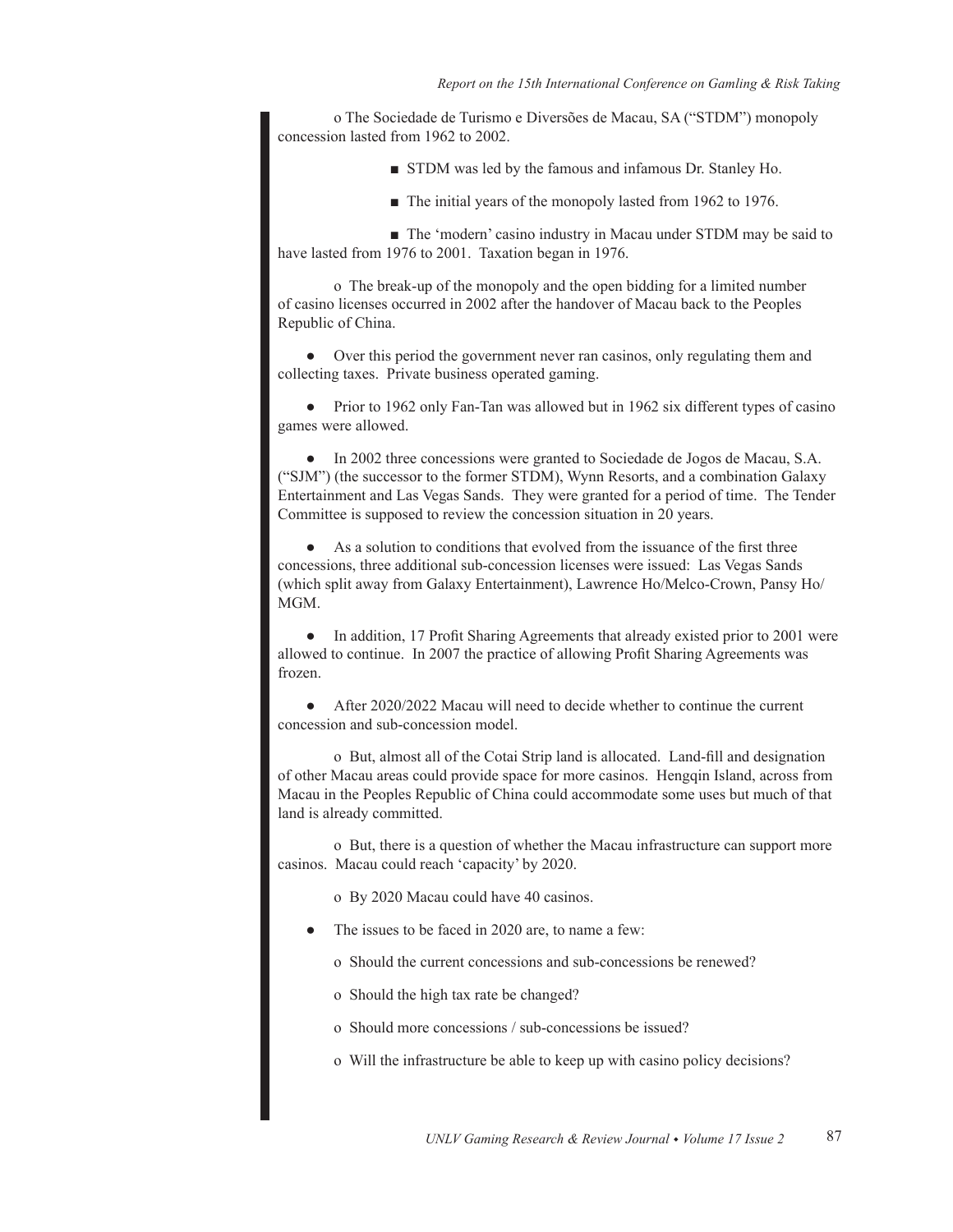### **SPORTS BETTING AND THE MEDIA**

#### Chad Millman, Editor in Chief, ESPN Magazine

#### **A luncheon Keynote Address**

• Turning back the clock to the 1950's, the Kefauver's Hearings were focusing on investigating organized crime or 'The Mob' as it was the more common vernacular of the time. The Hearings were well covered by the media, captured the attention of citizens all over the United States, and disgorged a rather surprising revelation: bookmaking was more important than anyone suspected to the funding of the Mob's other operations. This led to the initial perception of book making sports betting as a 'national scourge.'

• Point shaving by team members and officials caused sports betting to be 'pushed more into the shadows.'

But all of the notoriety also caused sports betting to grow.

• Jimmy the Greek appeared on CBS and began walking a very fine line between talking about sports and about betting line information.

By the mid to late 80's Las Vegas was expanding or adding mega-sports books that were found to keep customers on property.

• Jimmy Vaccaro, a Race and Sports Book Manager on the Las Vegas Strip expanded the notion of proposition bets when he posted a bet whether 'The Fridge,' an athlete the size of a refrigerator but with the athleticism of someone half his size and a coach that would take him from the defensive line and put him in as a fullback would score a touchdown. The public did not need to know anything about football to make these bets. This was the accelerant of proposition bets that increased to the point that lately there were 300 prop bets on the Super Bowl accounting for 50 percent of the handle.

 $\bullet$  By 1990 there were six states with legalized gaming. Now, there are 39 ... a 'second iteration' of the proposition bet effect. And, offshore books were taking sports bets further increasing their popularity. In 2005 US\$4.3 billion was generated by Internet sports betting versus \$2.2 billion earned by casinos in Nevada.

• The face of the sports better changed over this time as sports betting became demystified and sanitized.

• The NBA Commissioner was quoted as saying at some point in time he could foresee sports betting information appearing unfettered on television albeit, he added cautiously, not in his lifetime.

# **DO RACINOS REALLY WORK? A MACAO CASE STUDY.**

## **Shuang Liu, Macao Polytechnic Institute**

- A racino is a race course with table games and/or slot machines.
- In Macau, there have been two 'racinos.'

o Yat Yuen Canidrome Slot Lounge which opened in 2005 by SJM and is still operating.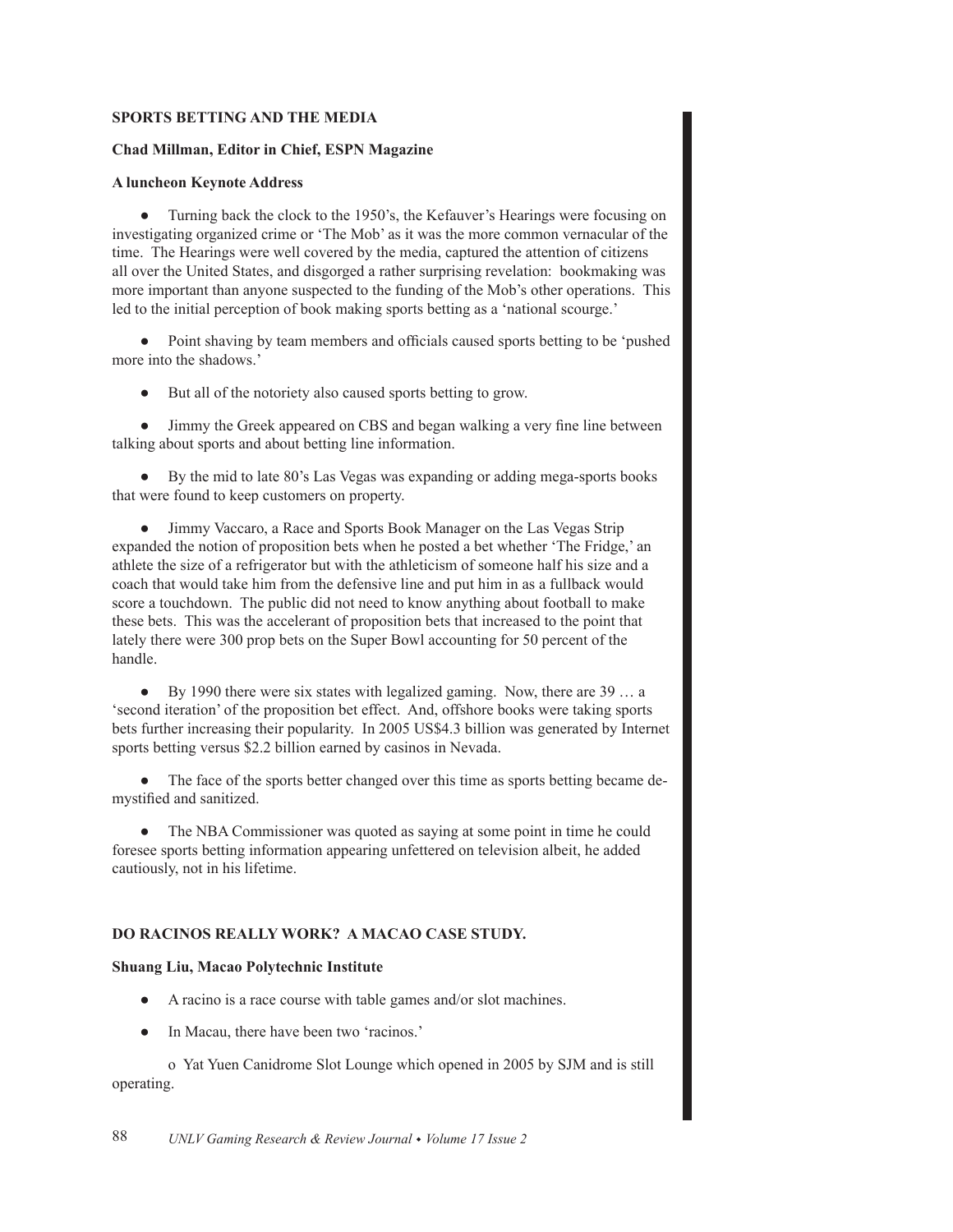o Macau Jockey Club Slot Lounge which opened in 2007 but over time the racing turnover was not very good and so neither was slot revenue or profits so it was closed.

- Observations and conclusions:
	- o Racinos in Macao did not fare well as gambling alternatives increased.

o And, as racing popularity decline so did the popularity of Macau racinos or, at least one.

#### TAIWAN: COMPARISONS WITH CASINO DEVELOPMENT IN THE U.S.

## Kathryn Hashimoto, Su-Ching Hunag, and George G. Fenich, East Carolina University

Historical context  $\bullet$ 

o Gambling was imported to Taiwan in 1644 to 1712 by Chinese who were migrating to Taiwan. Gaming became one of their major cultural activities. Food, clothing, and household utensils were used to make 'barter' bets. The front of the house was the casino and the back was the brothel. Problem and compulsive gambling was manifest even then as stories of gamblers who sold their wives and children, went bankrupt, and committed suicide can be found.

o During the Chinese Civil War in the 1940s the Nationalists Party's Chiang Kai-shek fled to Taiwan to set up an alternative government. China, declared sovereignty over the island.

o Future Presidents of Taiwan would come to fear the now Peoples Republic of China. Political tension was the bridge between the two countries.

o The latest, Ma Ying-Jeau who took office in 2008 adopted a policy of engaging the Peoples Republic of China.

Observations

o Confucianism is deeply rooted in Taiwan and Confucianism prioritizes work over play making "a gambler" a derogatory title.

o Chinese have a high sense of being able to mind control outcomes. They have a higher focus of external locus of control than their Western counterparts.

Casinos are being offered in Taiwan but only on the seven offshore islands subject to a local referendum as a way to improve the economy.

o The first island, Penghu, rejected casino gaming.

o The island of Matsu passed a local referendum but development must wait for other events to occur.

o A referendum by the residents of Kinmen island is expected to be next.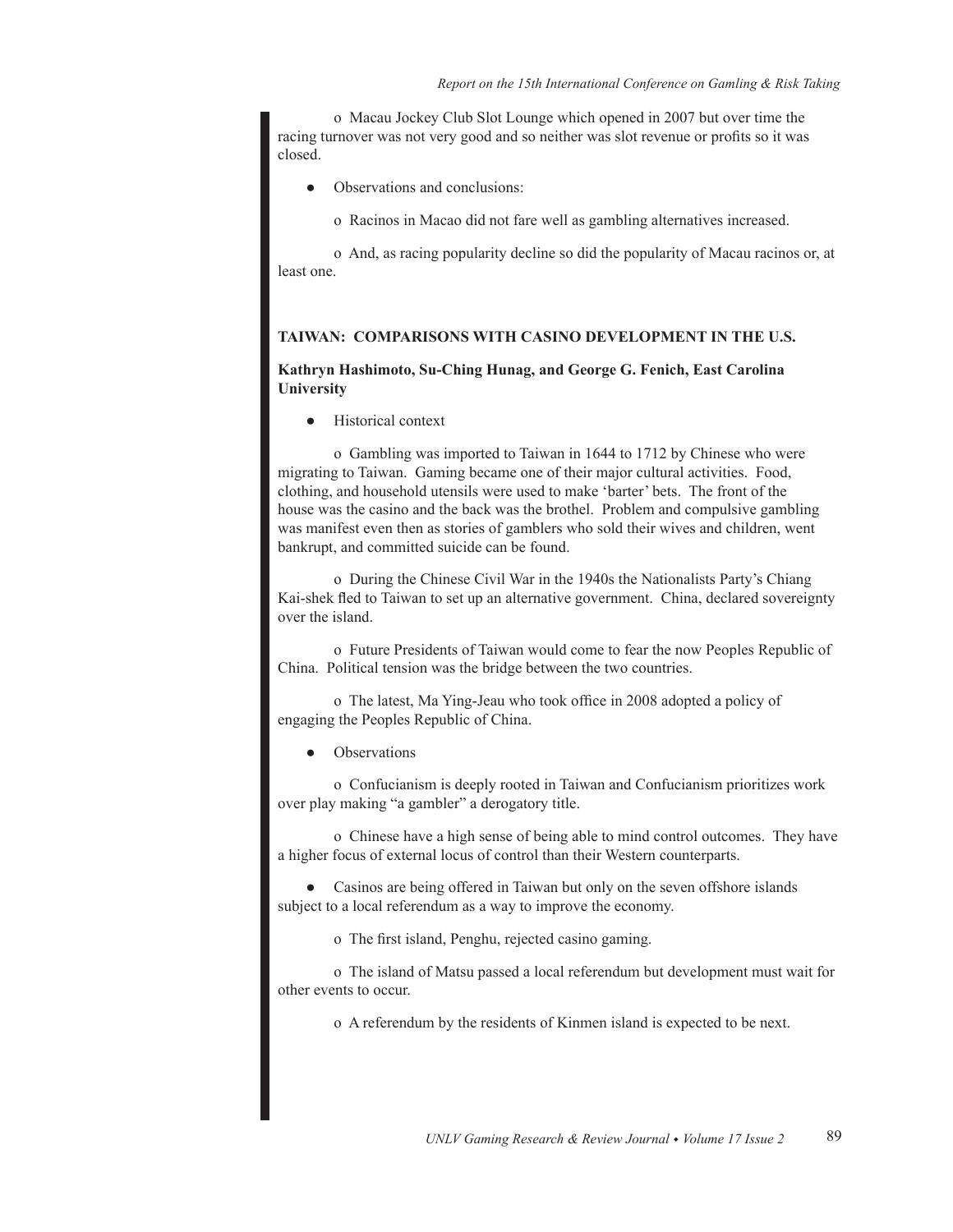# AN ANLYSIS OF AHP ON INVESTMENT PROJECT EVALUATION: A CASE **STUDY OF MATSU INTEGRATED RESORT**

# Day-Yang Liu, Ph.D., Shia-Lee Fan, Suman Wang, Pi-Feng Hsieh, and Chung-Yi Fang

• Residents of Matsu Island passed a local referendum in favor of casino gaming on July 7, 2012. But, they must have a traffic study and other events/approvals must occur for gaming to begin.

Taipei is a 15-minute flight from Taipei and 1.5 hours by boat.

After surveying 19 experts the selection of the casino developer / operator should be based upon:

- o Reputation and managerial capabilities (weight of .5)
- o Developed schedule and financial plans (weight of .3)
- o Tourism attractions and uniqueness (weight of 0.2)
- o Local feedback (weight of  $0.1$ )

Note: weights do not add to 1.0 because of rounding:

o ... plus other sub-criteria as well.

# **INTEGRATED RESORT AND CASINO LAW IN AN ASSET-INFLATED JAPANESE ECONOMY**

### Sasaki Kazuaki, Nihon University, Japan

- The Japanese have many paths toward casino gaming to chose from and decide.
- Background issues:
	- o Abe-nomics
	- o Bold monetary policy
	- o Mobile financial policy
	- o Growth strategy that rouses private investment

• Japan has one of the biggest gaming markets consisting of: lottery, horse racing, motorcycle racing, bicycle racing, motorboat racing, speedboat racing, and pachinko and derivative games.

 $\bullet$  Gaming events

o 2011 ... Promotion Law for Specific Complex Tourism Facilities Area Development ("Integrated Resort Promotion Law")

o April 2013 ... kick off of new Integrated Resort Parliamentary League

- Probable development scope
	- o Two Integrated Resorts first in two areas.
	- o Up to 10 total Integrated Resorts located throughout Japan
- 90 UNLV Gaming Research & Review Journal • Volume 17 Issue 2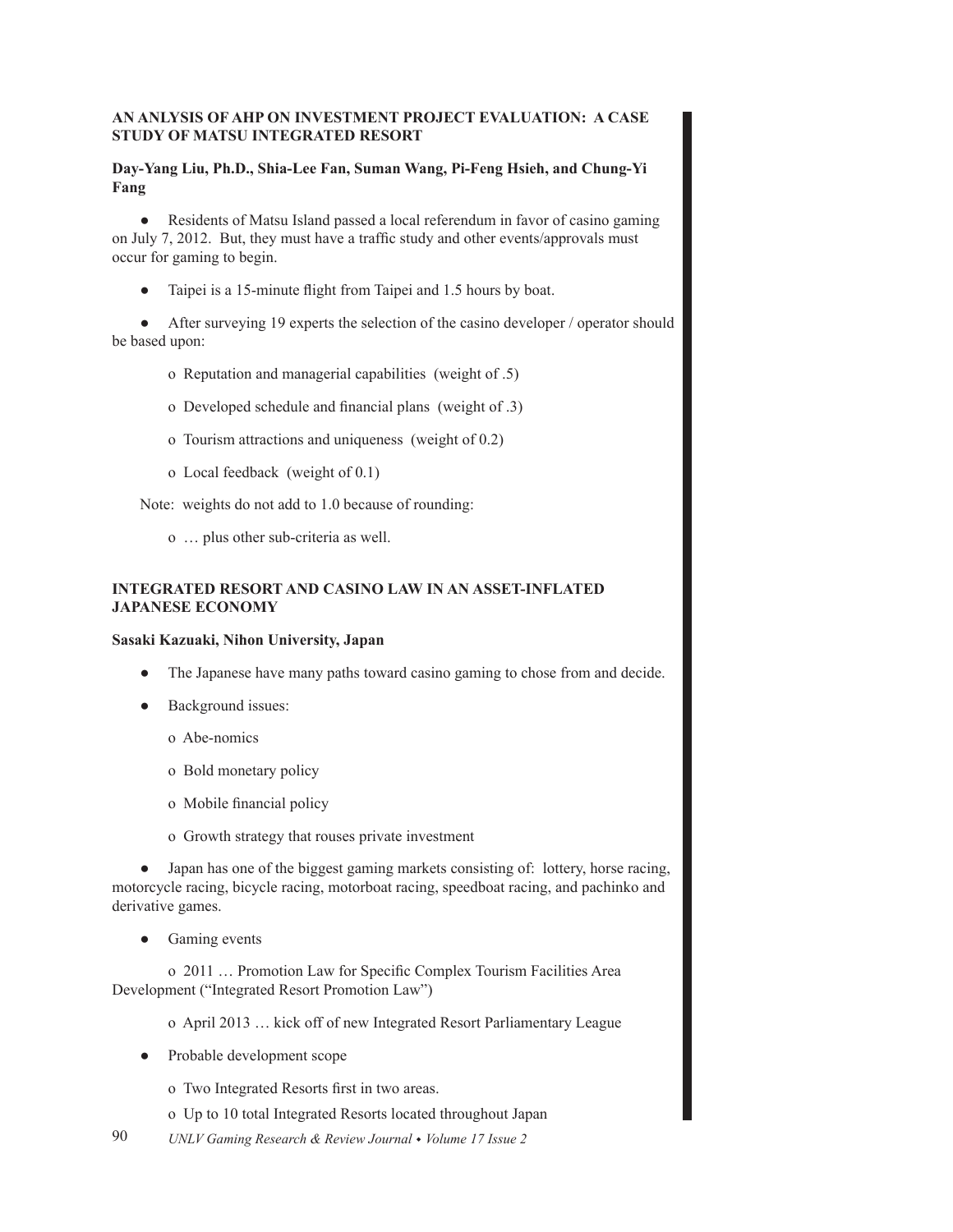## LAS VEGAS: THE HOUSTON OF THE GAMING INDUSTRY?

#### Bo J. Bernhard, Ph.D., University of Nevada, Las Vegas

Bo started with a recount of the history and "chapters" of Las Vegas' development.

- The Early Days: Mavericks
	- o Las Vegas was an outpost for outcasts (much like the early years of Australia).
	- o Northern Nevada was gambling's intellectual capital in the U.S.
- Fantasies and Realities: Mafia Management

o Bugsy (Siegel) Fantasy: he was not the founder or the most influential 'mobster' in Nevada's history.

o There were four decades of 'mob' control at the Sands, Sahara, Dunes, Riviera, Hacienda, Tropicana, and Stardust hotels

o The 'mob' was replaced and Nevada was legitimized and sanitized by ownership and operation by public corporations. Note this also had the perhaps unintended effect of making Las Vegas appeal to women, thereby in one stroke doubling the size of the marketplace.

MBA-ization of Las Vegas Leadership

o Systematic approaches replaced 'street' styles of management including research and data analysis. This was a "Moneyball" (reference to the movie of the same name) lesson learned.

The Great (Gaming) Recession

o In retrospect, the pace Nevada led by Las Vegas was growing was unsustainable.

o But, in the process, this period led to the construction of the most expensive things built by humans (even the pyramids adjusted for inflation cost less than Steve Wynn's US\$3 billion Mirage that opened in 2005 and MGM's US\$10 billion City Center opening in 2010).

o Then Asia delivered the KO (knockout) punch: First Las Vegas lost its revenue lead to Macau and then its runner-up position to Singapore.

Then Bo went on to compare Houston's history and future to that of Las Vegas.

Houston ... at one time was the oil and energy capital of the U.S. if not the world.

o But when the first oil fields ran dry Houston's future was uncertain.

o Houston got a lucky respite when the Sindletop Oil Field was discovered in 1901. But, it too was eventually depleted.

o During this period, however, 29 major oil and energy companies set up their headquarters in Houston. The intellectual capital of the oil/energy industry settled and stayed in Houston as production went overseas. The science of prospecting and how to run an oil/energy business also stayed in Houston. Houston backed it up with academic institutions (like Rice University) that supported the industry and continually produced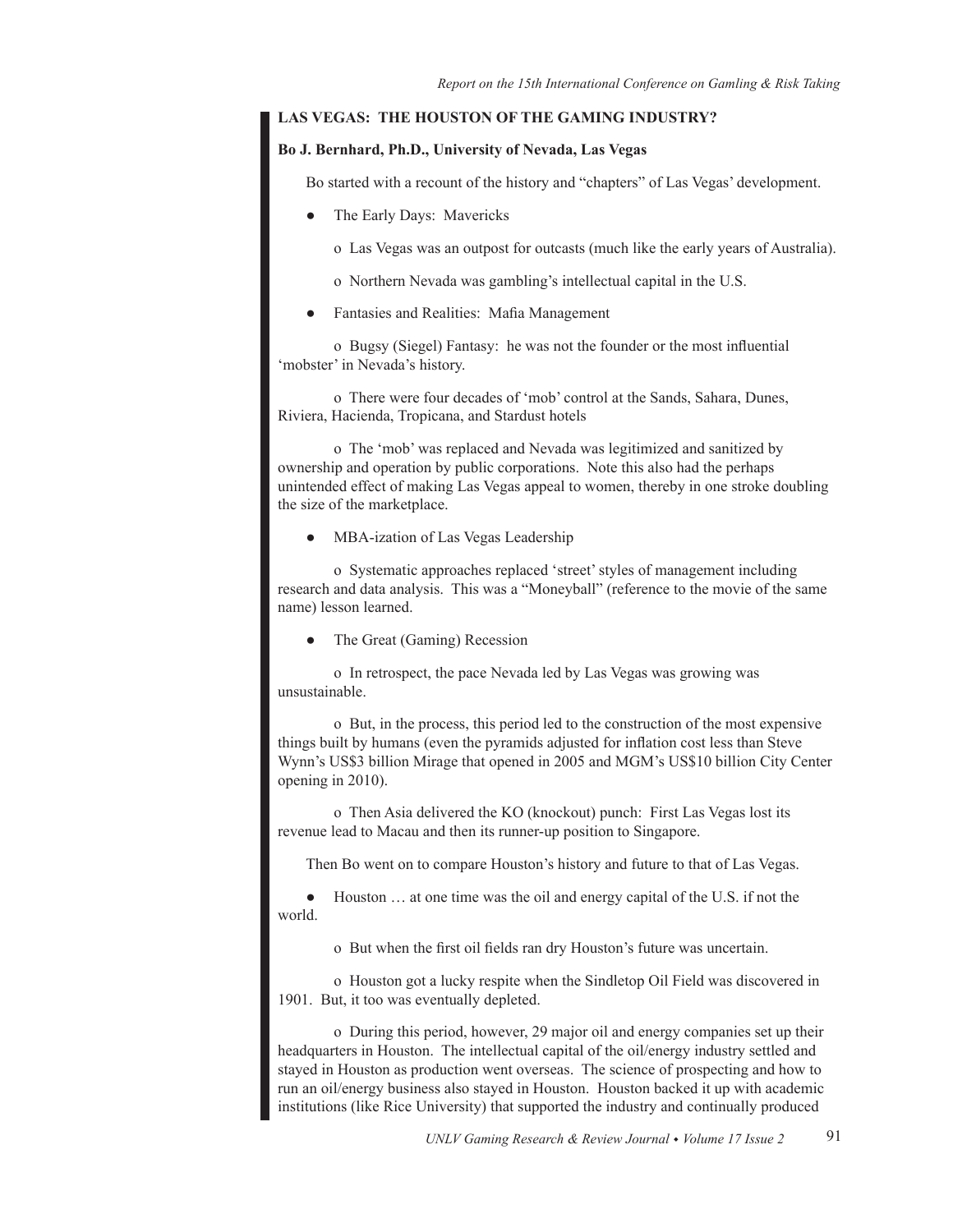new leaders and advancements.

o Houston was the first of the 20 largest metropolitan areas in the U.S. to recover from the recession.

 $\bullet$  Las Vegas

o Despite demand exceeding that of Las Vegas in various parts of Asia, the concept, development, design, construction, and management of a multiple property tourist/MICE/visitor destination and/or Integrated Resort resides in Las Vegas, the headquarters of most of the U.S. largest casino companies.

- **US** companies have 40 percent market share in Macau.
- $\blacksquare$  US companies have greater than 50 percent market share in

Singapore.

 $\blacksquare$  Over 90% of slot technology-driven revenues come from slot and electronic gaming device companies located in Las Vegas

o Conclusion: Las Vegas is to gaming what Houston is to oil/energy and Silicon Valley is to technology ... it is the nuclear center of intellectual capital capitol of gaming. This is a premise upon which to build Las Vegas' future.

Internet Gaming both offers threats and opportunities to this leadership position.

## THE BOOMERANG EFFECT

### Jonathan Galaviz, Galaviz & Co., Nevada and Singapore

Jonathan began his presentation stating that his objective was to suggest practical concepts and commercial ideas following up on Dr. Bernhard's thesis that Las Vegas is the intellectual capital capitol of the gaming industry and should leverage this position so that the Greater Las Vegas Area can continue to grow.

Jonathan posited: Why should an academic focus on Las Vegas being an  $\bullet$ Intellectual Capital Hub and source of Intellectual Capital?

- o Ideas, not politics.
- o Strategic outlook.
- o Macro focused.

• The capital invested in Asia by U.S. and other companies will come back to Las Vegas, ergo Las Vegas should no fear Las Vegas companies expanding beyond the city boundaries, they should embrace and nurture it.

• Why the 'world' should look to Las Vegas for development, funding, operating, and marketing leadership: Would you rather not rely on a company for advice, products and services, capital, and management ...

o That has been able to steadily build visitor demand over the last 60 years to 40 million visitors per year?

o That has been able to unlock the synergy of multiple casinos in zones (south,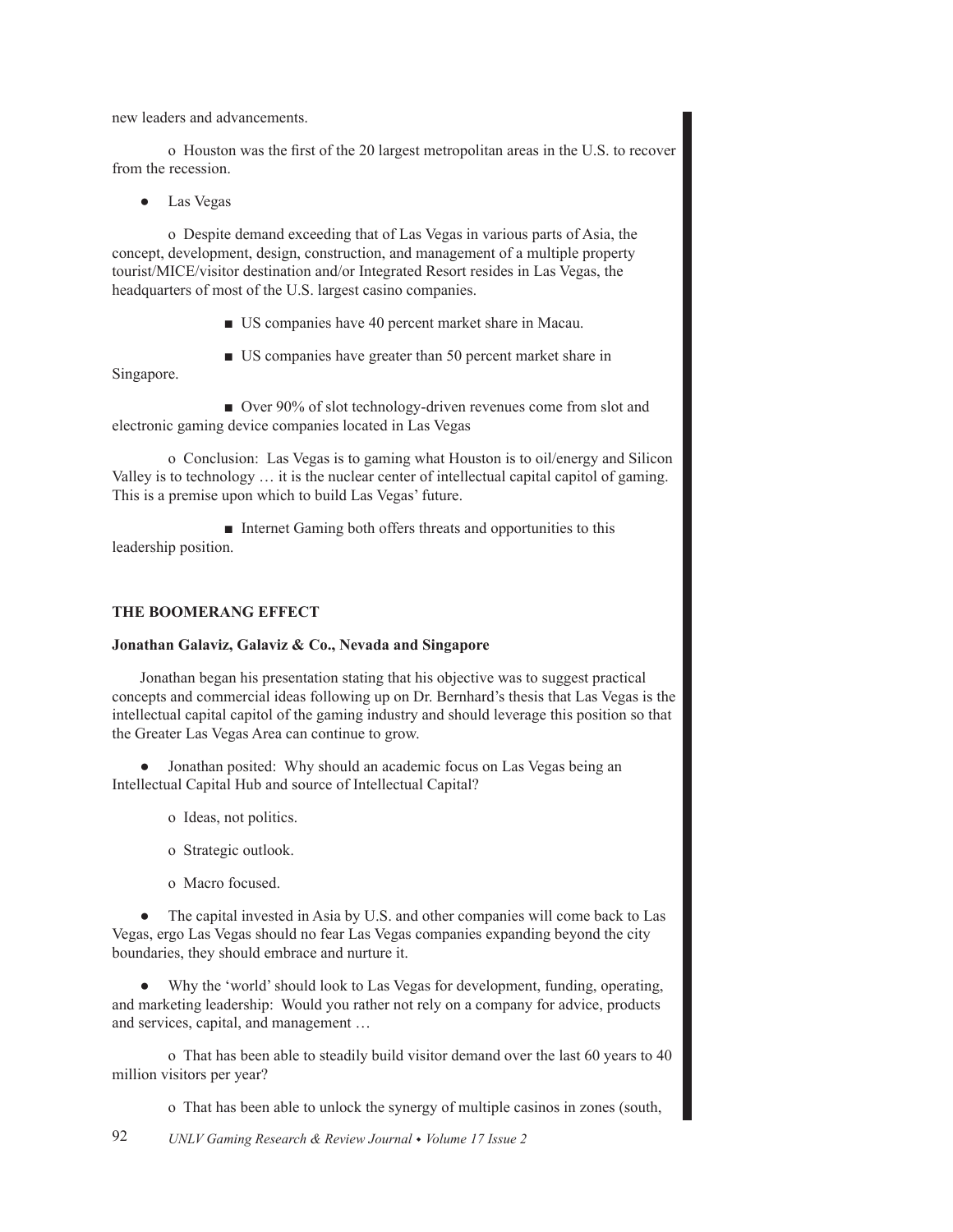center, and north Las Vegas Strip), areas (Downtown vs. the Strip), and as a total destination (over  $150,000$  hotel rooms)?

o Whose owners, architects, and development team have produced the largest gaming establishments in the world, including free standing Integrated Resorts?

In addition to being the Intellectual Capital Hub for gaming, Jonathan also feels that Las Vegas needs to prepare and welcome demand from Asian feeder markets.

o Las Vegas needs to be a Global Hub that serves and welcomes all countries but, in particular, prepares itself to serve Asia, i.e., Las Vegas needs to become Asian cultural and language friendly.

o Tourists from the Peoples Republic of China to the U.S. grew 35 percent.

o Genting Bhd. Has purchased the former Echelon and plans to build an Asiafocused mega casino-resort.

Macro strategy

o Diversify within tourism, not out of it (e.g., include not only the gaming companies but the vendors, architects, law firms, and other support companies).

o Make Las Vegas an International Hub

■ Little things and big things (e.g., little thing  $\ldots$  have the Las Vegas government and funded tourism websites in both English and Mandarin).

**• Designate Mandarin as a second language.** 

What should Las Vegas business do?

o Take advantage of and use U.S. government resources.

- o Embed a good home for Asian investment in the company's DNA.
- o For tourism and gaming related companies, make Las Vegas their intellectual

# hub.

- What should students do?
	- o Understand finance.
	- o Understand business.
	- o Explore the culture, food, and other aspects of Asian life and business.
	- o Learn an Asian-based language (at least the top 20 phrases).

## **INTELLECTUAL CAPITAL AND THE GAMING INDUSTRY**

#### **Mikael B. Ahlgren, The Pennsylvania State University**

Mike Ahlgren sought to show the attendees how to "operationalize" intellectual capital.

The concept and benefit of intellectual capital can take a cue from Lao Tzu's quote from 600 B.C. ... "We make doors and windows for rooms. But it is the space that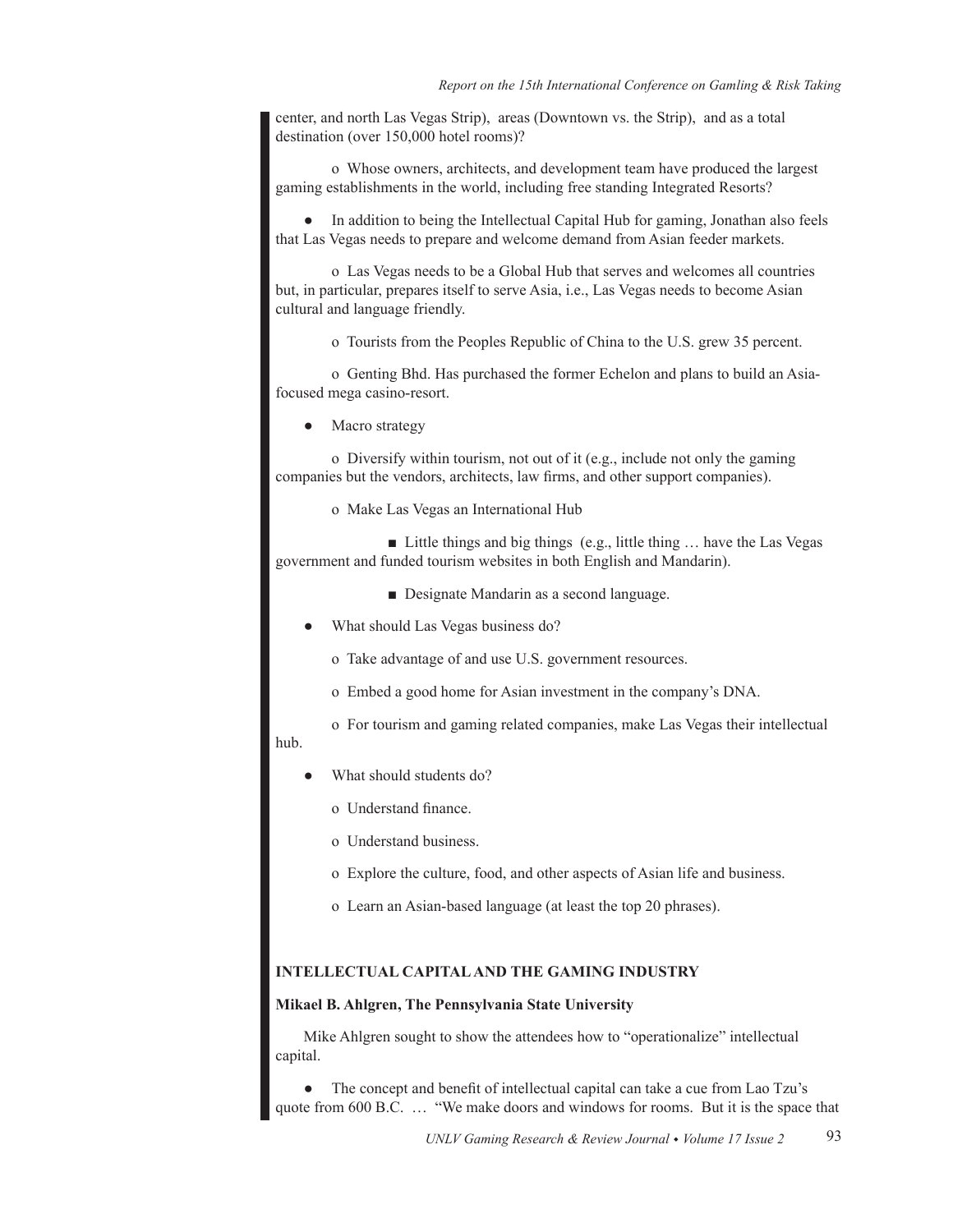makes the rooms livable. While the tangible has advantages it is the intangible that makes it useful."

 $\bullet$ Academics sought to define intellectual capital for business strategic and tactical reasons. From 1980 to 2006 the thought leaders proposed multiple categories that combined to create intellectual capital. The number of categories ranged from 3 to 7 but eventually the academic community seemed to settle on the following:

- o Human Capital.
- o Organizational and Structural Capital
- o Relational Capital

Mike went on to review a comprehensive effort by Israel to assess its intellectual  $\bullet$ capital on a country-wide basis. The authors of the study decided upon the following structure to categorize and quantify Israel's intellectual capital as a country:



# **INSIDE STRAIGHT: HOW CHINA'S PROVINCES ARE CHANGING THE WORLD-AND WHAT IT MEANS FOR GAMING**

### William Antholis, Director, Brookings Institute

### **A luncheon Keynote Address**

To determine how Macau changes the world you need to see how Beijing sees  $\bullet$ the world.

Context

o The government of the Peoples Republic of China ("PRC") must manage 1.3 billion people. To but this task in perspective, 1.3 billion people is the number of people that reside in all of Mexico plus Brazil plus the rest of North and South America plus 27 countries in Europe put together.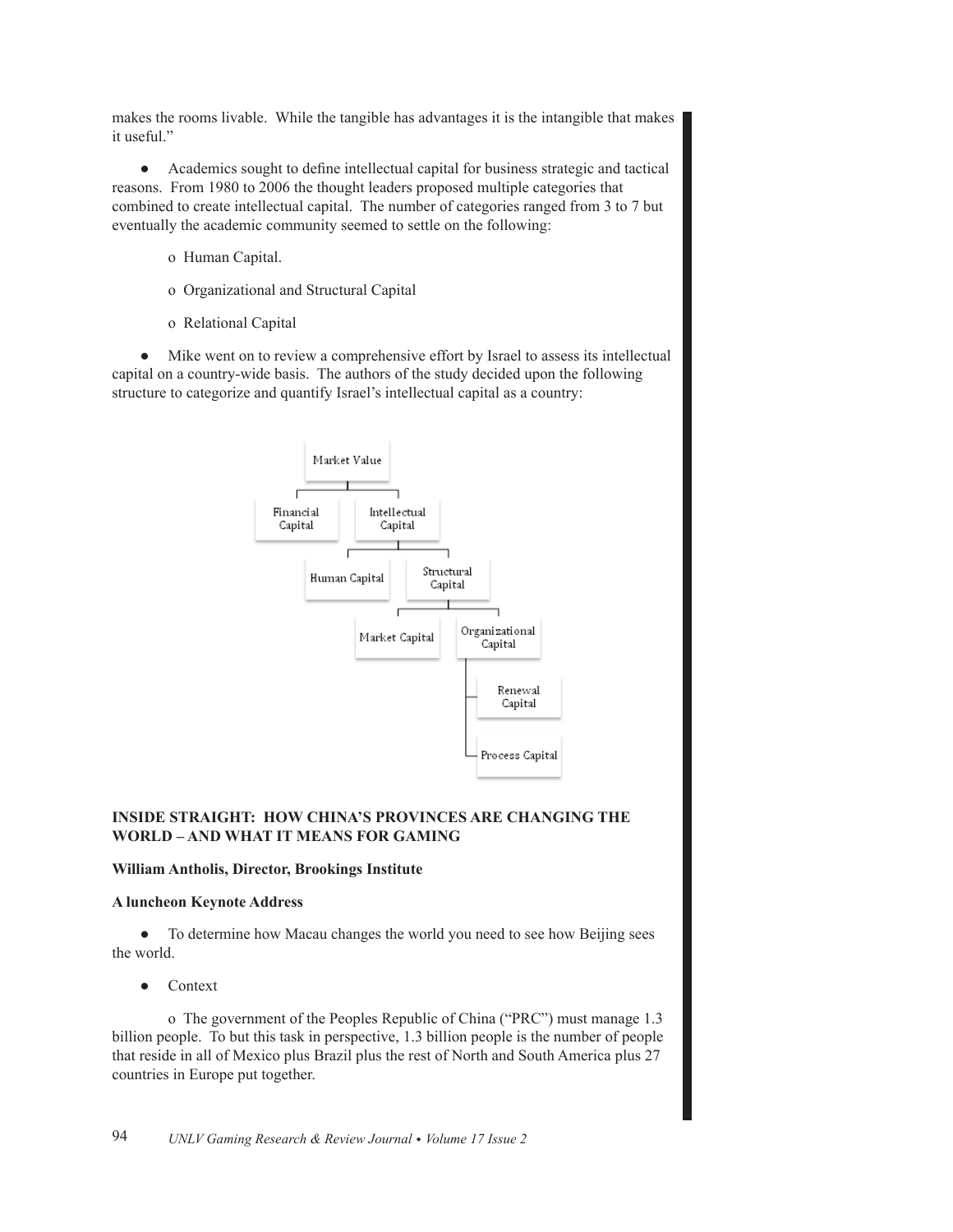o Modern day PRC was managed in much the same way our military manages its military bases, *i.e.*, Beijing appoints the regional leaders, rotates them, but manages them from a strong central authority. This is problematic because the PRC areas being managed have different histories, cultures, languages and dialects, economies, and other attributes.

o This approach did not work during the Mao Era as evidenced by the 30 million who starved to death and the Cultural Revolution that was a failure. And so, post-Mao the management of the provinces was liberalized and they were allowed to experiment (within reason)

o The first province allowed to experiment was Guangdong Province in the 1980s. Guangdong operated under different rules: e.g., the elected their own executives, collected their own taxes, and managed their own affairs. Private ownership of property was allowed as was foreign import and export. Unions were allowed as well as Nongovernment Organizations ("NGOs"). Free speech was expressed through newspapers and social media (70 percent of Guangdong residents have access to the Internet).

 $\blacksquare$  This experiment spread to two other provinces along the coast. Their mandate was to "grow Gross Domestic Product" (the economy) vs. exercise control as before.

 $\blacksquare$  They grew the economy by exporting.

 $\blacksquare$  They were wildly successful: these three provinces contained only one-third of the PRC's population but accounted for two-thirds of its economic activity and 80 percent of its exports.

 $\blacksquare$  In order to spread the wealth, over time production was shared with the inner provinces and the taxation and government income earned in the 'rich' and growing coastal provinces was distributed to the rather stagnant inland provinces.

o The central PRC government is still wrestling with distribution of benefits, spreading the infrastructure to germinate economic gains in the source provinces so government aid is reduced, and the myriad of other details that come with running a country and an economy of this size and complexity.

o It is interesting to note that even today the U.S. has only 6 Consulates in China including one in its Embassy versus 100 Consulates for the same geographic coverage in Europe.

By a quirk of history and politics, Hong Kong and Macau are governed and  $\bullet$ managed differently. Both were under the rule of foreign countries (the United Kingdom and Portugal, respectively) but in 1997 the British 'handed back' Hong Kong to the PRC and two years later in 1999 Portugal did the same thing with Macau. They were designated Special Administrative Regions or "SARs," the only two such regions in the PRC. The quid pro quo for doing so was that for 50 years each would be governed and managed under "One Country. Two Systems." The SAR system allowed Hong Kong and Macau to each separately elect their own officials, collect their own taxes, and manage their own affairs.

Macau must manage its government and the gaming industry in Macau must manage under this broader framework. The central PRC government wants to control growth to be steady and sustainable. They want and will allow Macau to tap domestic markets in the PRC but only "when ready."

o Meanwhile, Macau whose visitors used to be dominated by those from Hong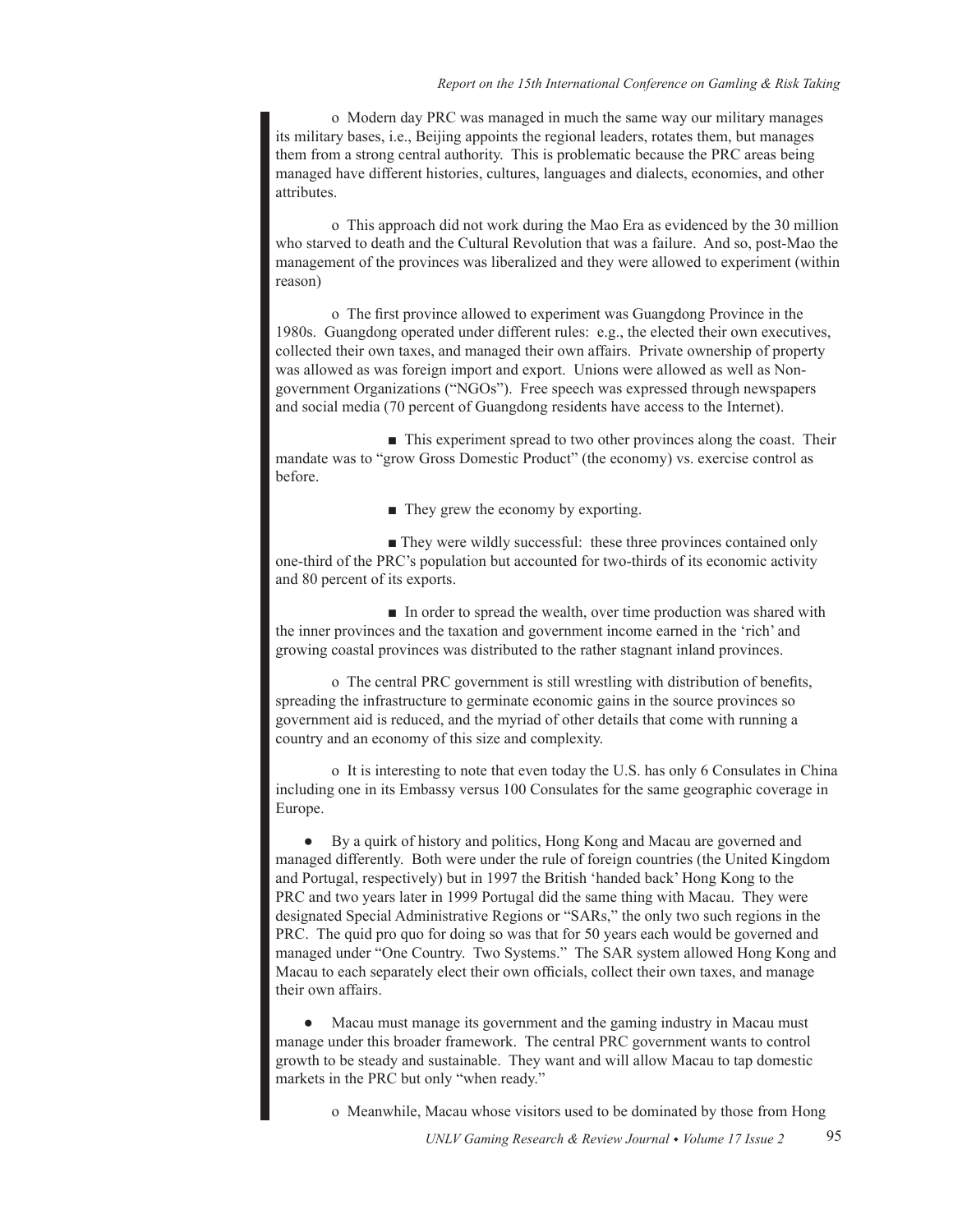Kong now relies on the PRC for 50 percent of its visitor traffic. In turn, Guangdong provides 55 percent of all visitors, the Pearl River Delta provinces 20 percent, the rest of the PRC coast another 25 percent and the rest of the PRC 8 percent. Essentially, the primary feeder market to Macau is from the PRC and the coastal provinces of the PRC.

o Implications:

Staffing will be critical. Macau will need to draw upon labor from the PRC feeder markets for language and cultural affinity reasons.

• Macau will need to market differently to the various PRC feeder markets (e.g., 'coal miners' have a different mid-set than factory workers).

• Conclusions

o The Macau government and Macau businesses must first be aware of and then think about the central government's PRC Strategy, then a given province's or areas strategy before deciding on its own.

o Current operators must realize the gaming concessions are all renewable. If it is perceived that the central government is going to influence the maintenance or issuance of new concessions that will send 'shock waves' through Western owner/operators and capital markets.

o We need to watch for any change in attitude toward terms of the concessions and tax rates.

o And, big picture, the inner provinces need to be watched for possible backlash to current or future policies; if there is going to be a massive change in political strategy it is likely to come from the inner provinces.

o As we have seen other emerging countries falter, so might the PRC: We don't know what the Achilles Heel might be for the PRC.

# **THE EFFECTS OF GAMING TAX / RETENTION RATE ON CASINO PERFORMANCE**

#### **Will E. Cummings, Cummings Associates**

Will sought to evaluate the relationship between gaming tax rates and retention rates (the amount of gaming revenue kept by the casino owner after paying gaming tax and other mandatory payments and fees) and then, the effect gaming tax has on casino performance for the government and owners.

Taxes have the effect of reducing Return on Investment and therefore also reduce

- «
- o Capital expenditures
- o Ancillary amenities and attractions
- o The character and attractiveness of the property
- Cause and Effect of Taxation Levels

o With low taxes you get huge, Integrated Resorts and large regional destination properties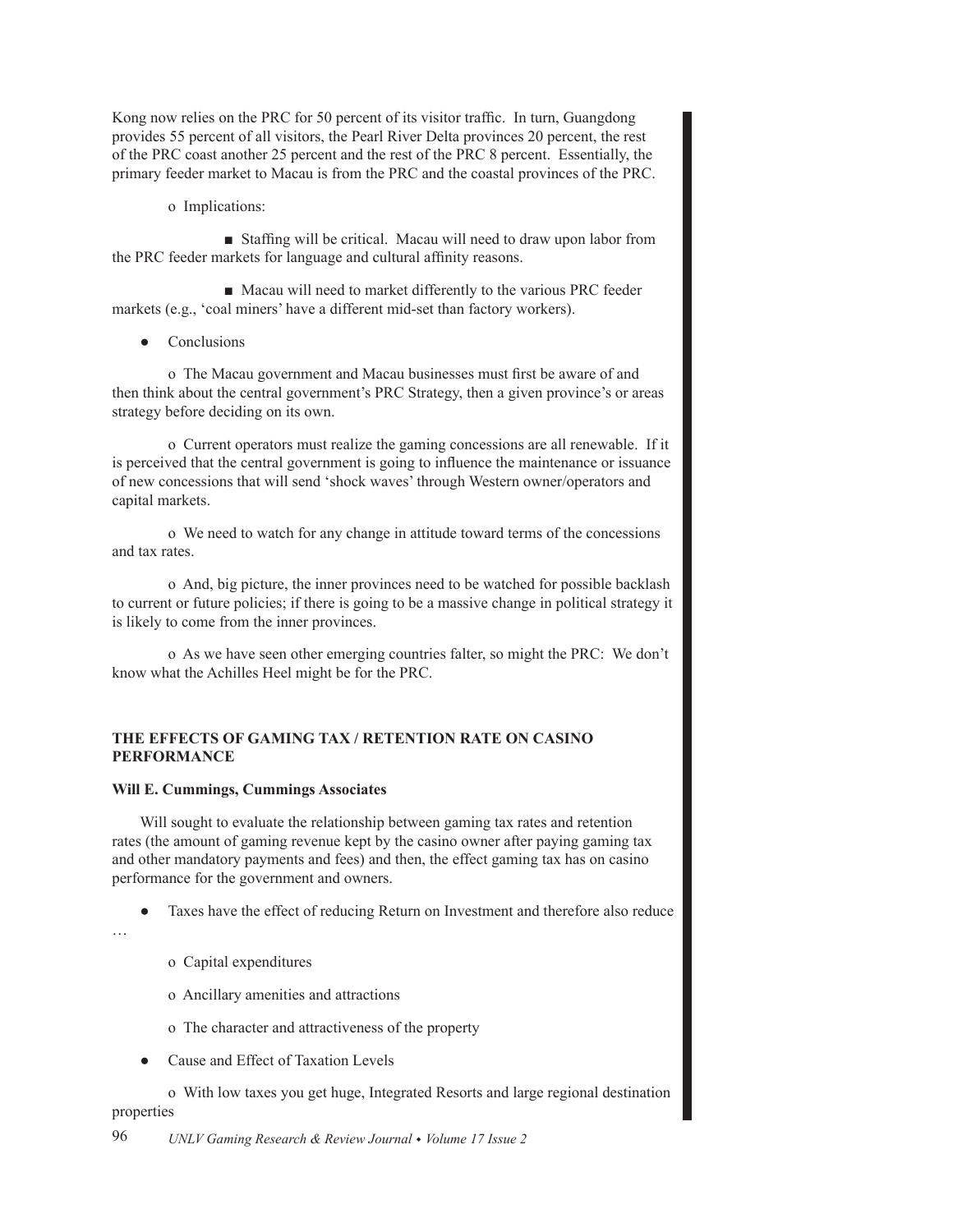o With high tax rates you get locals' casinos and minimum slot / video lottery terminal 'bars'

Will's analytical tool is a Gravity Model

o Gravity models mimic consumer purchasing behavior: the important factors in determining potential demand is:

- **Location.**
- Location.
- $\blacksquare$  Then size.
- $\blacksquare$  Then everything else (i.e., location is most important).

o The closer the consumer is to the property the more likelihood they will patronize it and come more often. The typical demand curve when plotted against distance is a negative exponential curve, i.e., if you double the distance  $\frac{1}{4}$  of the population visits and if you triple the distance 1/9th of the population visits relative to those closest to the casino. The general shape of this demand curve has proven the same across multiple markets and is widely used by those in the business of forecasting demand for gaming projects.

o But, location is not the only consideration.

■ Size matters. The bigger the better.

 $\blacksquare$  Attractiveness Coefficients  $\ldots$  a variable to account for everything else such as personal income, micro access, spaciousness, game mix, fit and finish, management, hotel, garage, retail/dining/entertainment, brand, and tax/retention rates. Will's term for Attractive Coefficient is Power Rating. Will uses Power Ratings to adjust for several forces in the model but overall it is the adjustment factor to adjust for "everything else" besides distance and size.

o Power Ratings vary across markets: e.g., the average Power Rating for Atlantic City casinos as a group is 109, Mohegan Sun 103, Foxwoods is 100, a typical U.S. racino in the northeast 95, and Twin River in Rhode Island 87.

o A one point change in Will's Power Rating yields a greater than one point change in performance.

Will analyzed the dozens of demand forecasts he has done over the years to determine the relationship between tax and performance.

o The higher the Retention Rate (i.e., the lower the tax and other mandatory owner payments), the higher the Power Rating or attractiveness of the property.

o If the tax rate is reduced by 1 percent, state revenues increased by 2 percent.

o Going from low to high Retention Rates, reductions in taxation (increases in Retention Rates) yield more tax revenues to the state, i.e., demand increases sufficiently to overcome the lower tax rate. (Macomber note: this is because at a lower tax rate casino owners tend to build bigger, better facilities and spend more on incentive marketing).

o Caveats: the analyses was based on slots only for selected data points. There are confounding, collinear factors to consider and no significant economic rents are assumed.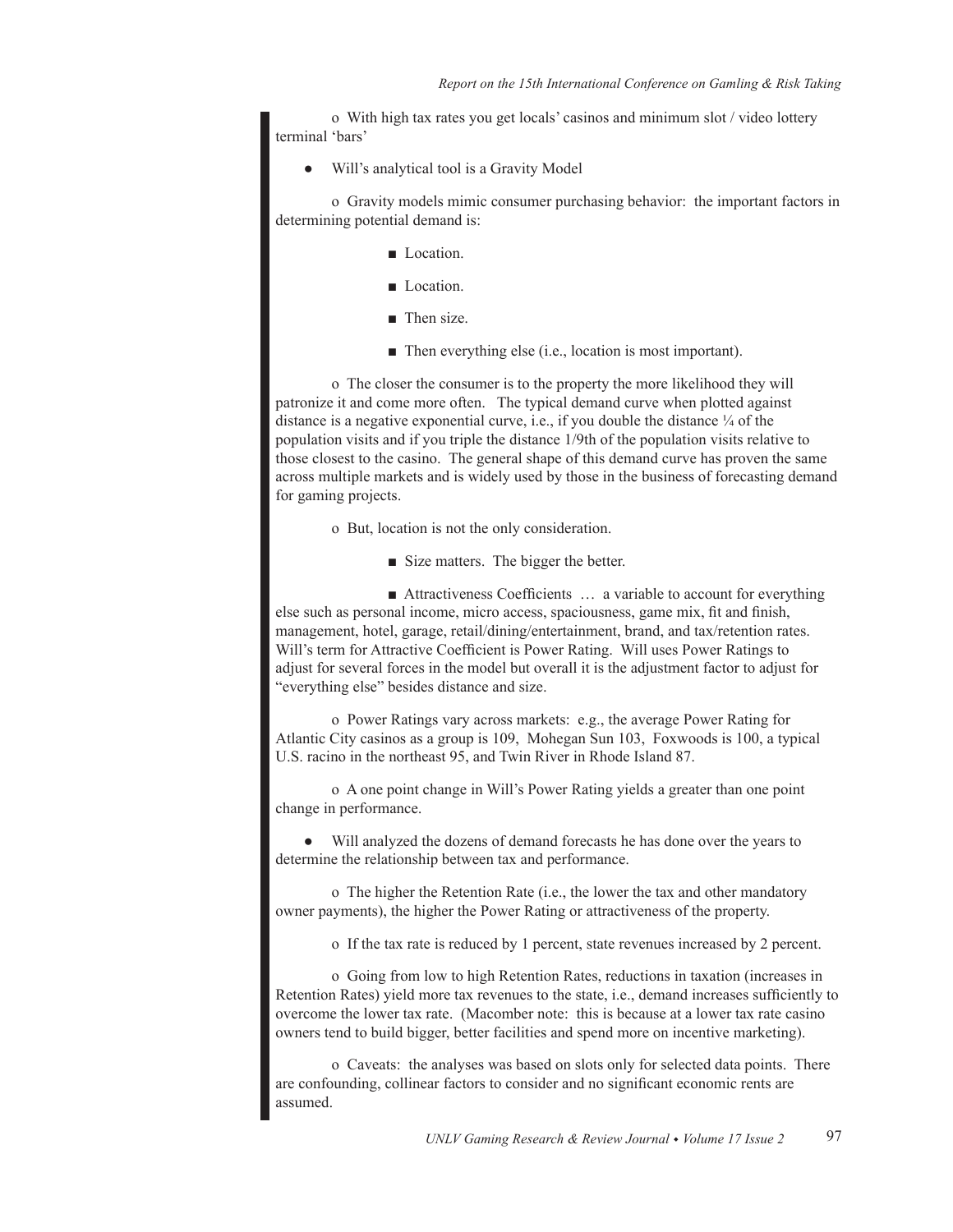## THE IMPACT OF A GAMING TAX INCREASE ON CROSS-STATE DEMAND

### Mikael B. Ahlgren, Pennsylvania State University and Sarah Tanford and Ashok K. Singh, University of Nevada, Las Vegas

Illinois increased its gaming revenue tax in the highest tier in 2005 from 50 percent to 70 percent. Ahlgren and his Team analyzed the impact and concluded this increase had a negative effective on total taxable revenue to the state.

- Factors than motivate governments to increase taxes:
	- o Collect more gaming tax revenues.
	- o Political feasibility.
	- o Intra-state competitiveness.
	- o Local and state economic development.

• Analyzing subsections of adjacent, cross-state competitive casinos operations, the Team found the tax increase in Illinois resulted in a...

- o 6 percent increase in the Indiana Chicago-land Area Cluster performance.
- o 5 percent increase in the Iowa Cluster performance.
- o 6 percent increase in the St. Louis, Missouri Cluster performance.

o The implication is that previous consumers of Illinois casinos diverted their patronage to Indiana, Iowa, and Missouri.

• Conclusion: Taxes should not be raised indiscriminately because it may have a net negative effect on the state doing so.

o Caveat: while demand dropped radically in Illinois right after the tax increase some of that business migrated back possibly because: they found competitors also reduced incentives and/or they determined that travelling to other locations was not worth the effort.

#### **CLOSING REMARKS**

# Bo J. Bernhard, Ph.D., International Gaming Institute, University of Nevada, Las **Vegas**

Bo closed the conference by noting how impressed he was by the overall tone that carried throughout the entire conference and every session, *i.e.*, a tone of academic neutrality, kindness, and community. For that, he thanked everyone.

Bo then went on to categorize the world into four quadrants. He did this by labeling the vertical axis "smartness" and competence with a "high" ranking at the top and not-sosmart or not-so-competent at the bottom. He labeled the horizontal axis "kindness" with the left representing not-so-kind and "nice-ness" at the right side. Bill Eadington, he said was one of those rare individuals in the Upper Right Quadrant ... smart and nice.